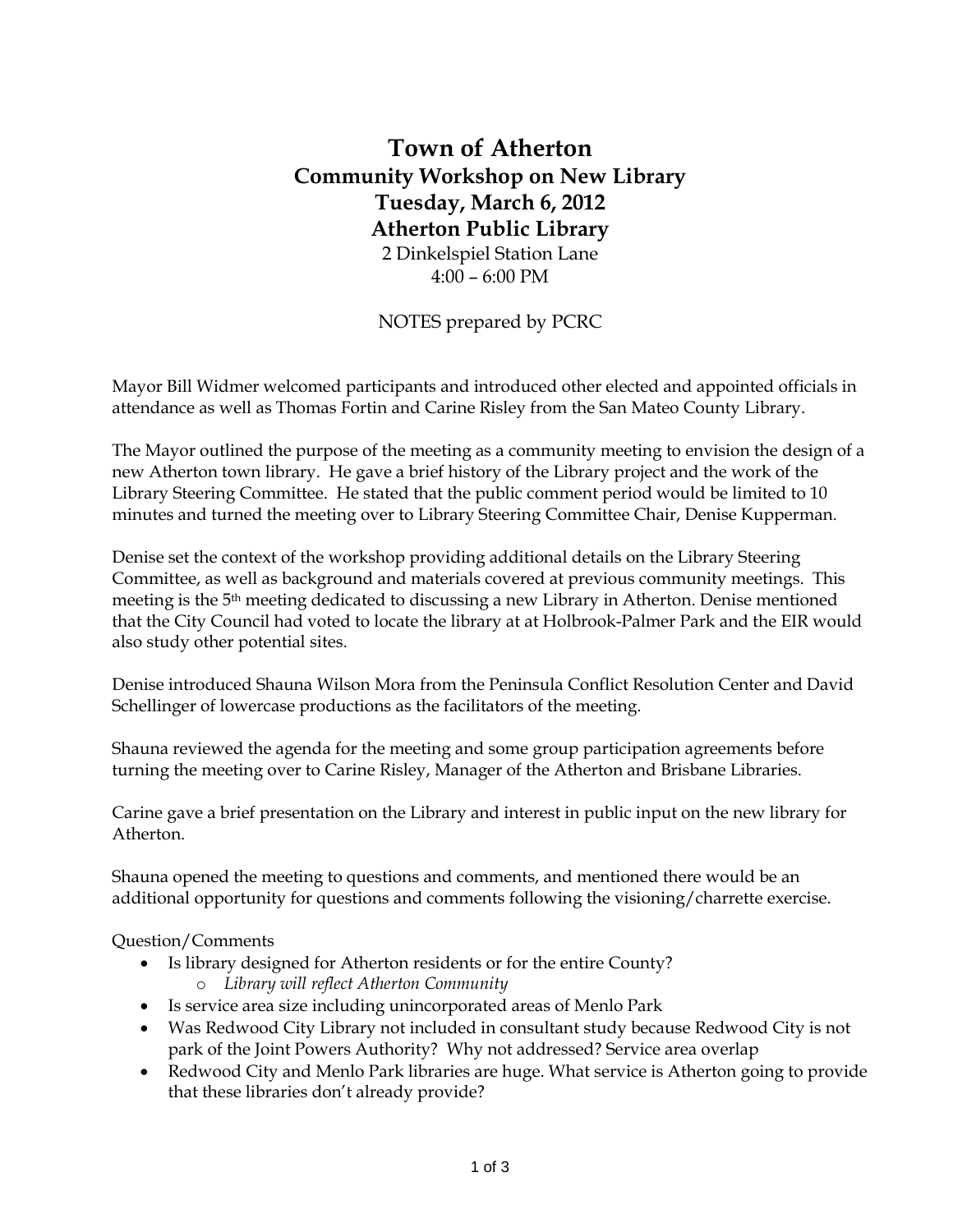David Schellinger showed a video referencing two new libraries on the Peninsula; the Millbrae and (I FORGOT THE OTHER LIBRARY) public libraries. MENTION SOMETHING HERE ABOUT SQUARE FOOTAGE, ETC. before guided participants in a visioning/charrette. Participants also filled out surveys about the types of spaces, collections, programs and library design they would like to see in a new Atherton Public Library.

Four separate groups created a collage of potential ideas for a new library. Each group reported out highlights from the visioning exercise.

## **Group 1**

- Library is a welcoming space with warm, beautiful setting
- Comfortable chairs
- People come and stay
- Tactile/sensory space and fragrant garden
- Small theater designed for presentations/multi-purpose room. Place for classes

## **Group 2**

- Space should have historical context with focus on cultural heritage and tradition
- Comfortable outdoor setting
- Novel lighting techniques which communicate with the outdoor space
- Homey, peaceful and practical
- Attentive to children

#### **Group 3**

- Light and airy/experience nature
- Children's space wing for children's activities
- Funding for technology. Don't spend all the money on the building
- 2 small conference rooms
- Space should be flexible

## **Group 4**

- Educational space/particularly for children
- Space for strollers to be parked
- Horticultural garden design
- Wall space for art displays
- Bookcases easily accessible particularly in children's area. Consider having having the face of the book displayed - not just the spine

## **Second Question/Comments segment**

- Are we getting a broad response at workshops? How are Library uses being surveyed/reached?
	- o Library Steering Committee is seeking input from all stakeholders
- Consider inviting families with children to shorter meetings, maybe on weekends or after school.
- Consider computer survey
	- o Library Steering Committee has set up email address through town [albscfeedback@ci.atherton.ca.us](mailto:albscfeedback@ci.atherton.ca.us)